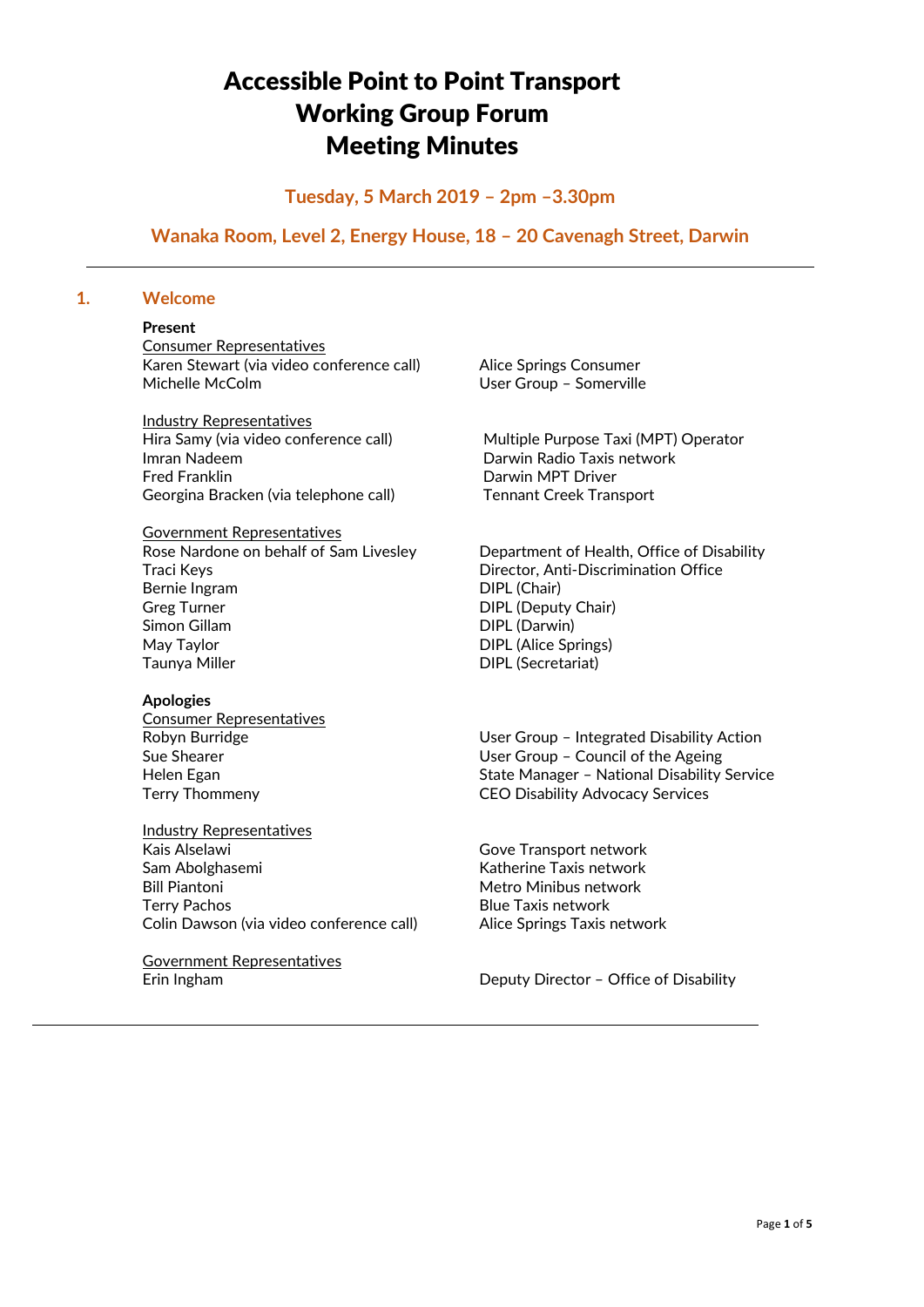# **2. General Business**

## **2.1 Confirmation of Minutes from Meeting 4 December 2018**

The Chair welcomed all present and an introduction of all members was conducted.

A Working Group member requested that DIPL amend the previous meeting minute summary regarding driver training to reflect that the drivers should take a ride in the back of a MPT, in a wheelchair, as a wheelchair passenger.

The Working Group did not raise any other issues with the tabled previous meeting minutes.

The Chair advised that the previous meeting minutes have been summarised and are listed on the Working Group webpage and that the Working Group will be provided a copy of the summarised meeting minutes in future.

Action item: DIPL to amend the previous meeting minutes to reflect the working group comment that drivers should take a ride in an MPT in a wheelchair (as a wheelchair passenger) as part of their training regime in future.

#### **2.2 Previous Action Items**

The Working Group discussed the action items from the previous meeting, including:

1. MPT (Multi-Purpose Taxi) Data

An overview of the taxi ballots and taxi caps in Darwin and Alice Springs region was provided to the Working Group.

The Working Group members noted that increasing the MPTs will ease the workload for wheelchair jobs and that increasing the number of MPTs would assist with pick up and wait times.

The Working Group was supportive of recommending to the Government that any new taxi licences should be issued as MPTs only and any taxi operator who has a current standard taxi licence issued to them already, can be transferred to MPT licences.

- *Action item:* DIPL to provide the Working Group recommendation to the Northern Territory Government regarding restricting the issuing of any new taxi licences in Darwin and Alice Springs to MPTs only and that any taxi operator with a current standard taxi licence can be transferred to a MPT licence in order to improve transportation services to wheelchair passengers.
- 2. Minimum MPT Job Performance Indicators
- a) An overview of the tabled MPT percentile group data sheet was provided to the Working Group and relates to the number of wheelchair jobs completed in an MPT vehicle submitted to the Department of Infrastructure, Planning and Logistics (DIPL) on a monthly basis by taxi networks and taxi operators in the Darwin and Alice Springs region.

Using a percentile range to determine a minimum wheelchair passenger number (benchmark) that MPTs should have completed during that reporting month, DIPL is contacting any operators of MPTs which have fallen below the benchmark for clarification and reasons for carrying low wheelchair passenger numbers.

The table identified three separate percentile ranges (10%, 20% and 30%); the 'low' number benchmark for each percentile range and the number of MPTs which fall into the 'low' wheelchair passenger job number category.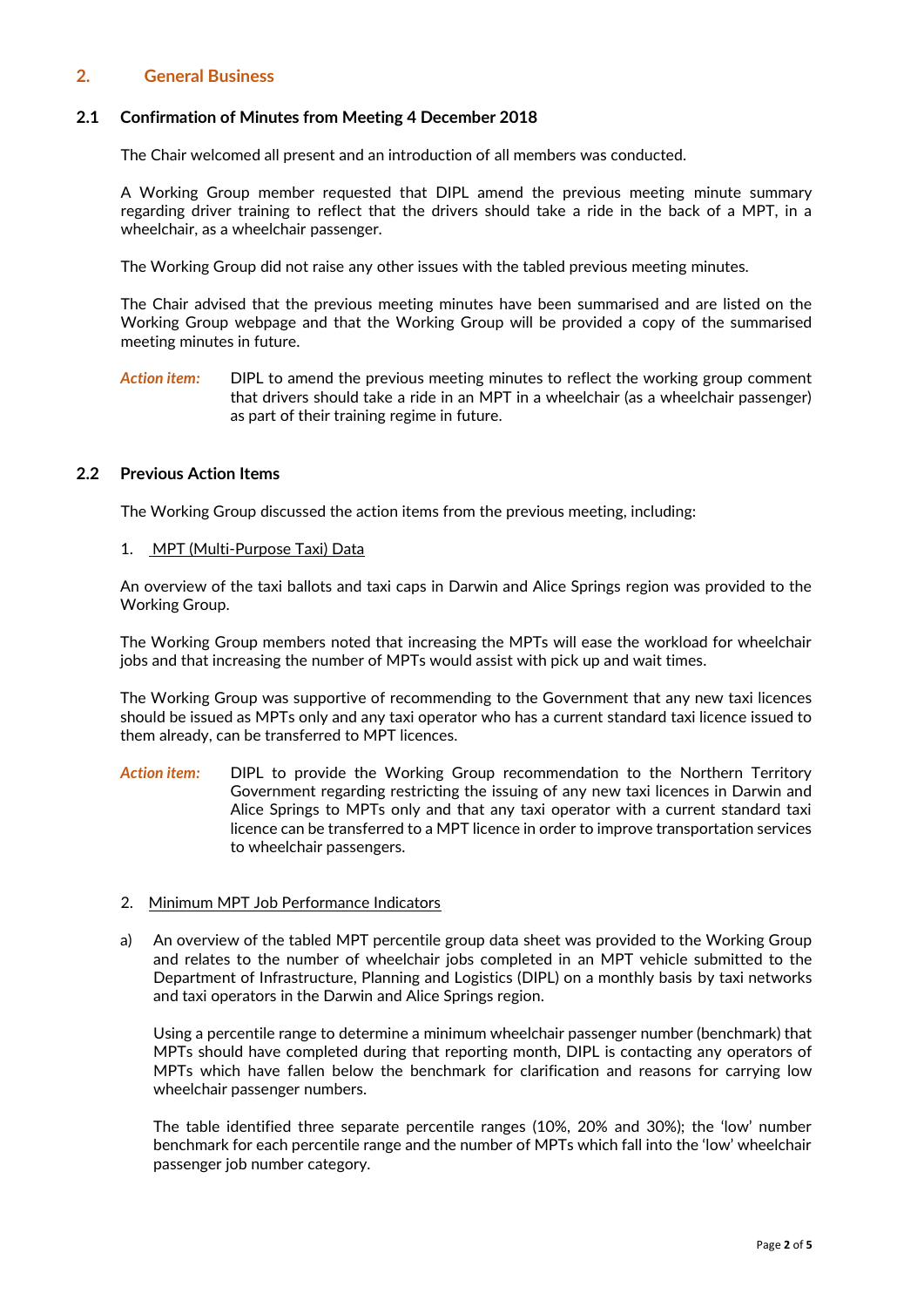The Working Group discussed the tabled results and were asked to consider what would be the fairest percentile range for DIPL to use to then establish a minimum wheelchair job number for each month.

It was confirmed that if the whole region has completed lower amount of wheelchair jobs then it would be reflected through the percentiles.

A representative from a Network advised the Working Group that he has already seen an increase in wheelchair jobs since DIPL has started contacting MPT operators of low percentile ranges.

The Working Group agreed that the 20% percentile range should be trialled for a 6 month period as 10% is considered too low.

*Action item:* DIPL to implement the 20% percentile range for MPT low wheelchair passenger job numbers and trial it for 6 months. The group is to reassess in 6 months' time.

b) The Working Group was advised that DIPL has written to the operators of MPTs in the low percentile groups seeking clarification and reasons for carrying low wheelchair passengers.

The responses received from the taxi operators ranged from having limited drivers available to wheelchair vehicles not being available due to broken lift mechanisms.

*Action item:* DIPL to continue to monitor and contact operators of MPTs who have completed low wheelchair passenger numbers.

#### 3. Identify Key Priority Areas to Improve Customer Service

This action item was raised a number of meetings ago which involved members from Networks and consumers forming a sub-committee to consider the key priority areas to improve customer service so that the Working Group can discuss and come up with solutions. Unfortunately this hasn't progressed too far.

The Working Group agreed the best way forward to deal with this action item is to discuss the issues as a whole group instead of forming sub-committees. It was noted, however; that if a particular issue was brought to the attention of DIPL or a Network that the issues could be resolved outside of the Working Group.

The Working Group discussed that the following recommendations to improve customer service has been implemented in one of the Networks, including:

- Reducing the amount of errors when sending wheelchair vehicles to passengers by providing further training to its call centre staff and by:
	- a) Investigating complaints which showed that some wheelchairs users thought the standard TAXI was for them when their MPT was a few minutes behind.
	- b) Determining the quickest solution to get the wheelchair passenger picked up,
- Driver training, specifically that the onus should be placed on the operators of MPTs to train its drivers on the operational use of the MPT.
- Communication in terms of how the driver speaks to wheelchair passengers ensuring they can speak and write English properly.

A Working Group member advised the group that earlier that day she was picked up by a suspected new driver who could not work her Taxi Subsidy Scheme (TSS) card and did not put the front seat down so that she could see through to the front (which is the usual occurrence in that type of MPT vehicle) and reiterated the importance of driver training so that they know how to work the lift mechanism, particularly with new drivers.

Another member from a Network advised the Working Group that her wheelchair minibus driver had undergone training which included being driven around in a wheelchair in the wheelchair minibus. The driver indicated that this was an interesting and enlightening experience and learnt a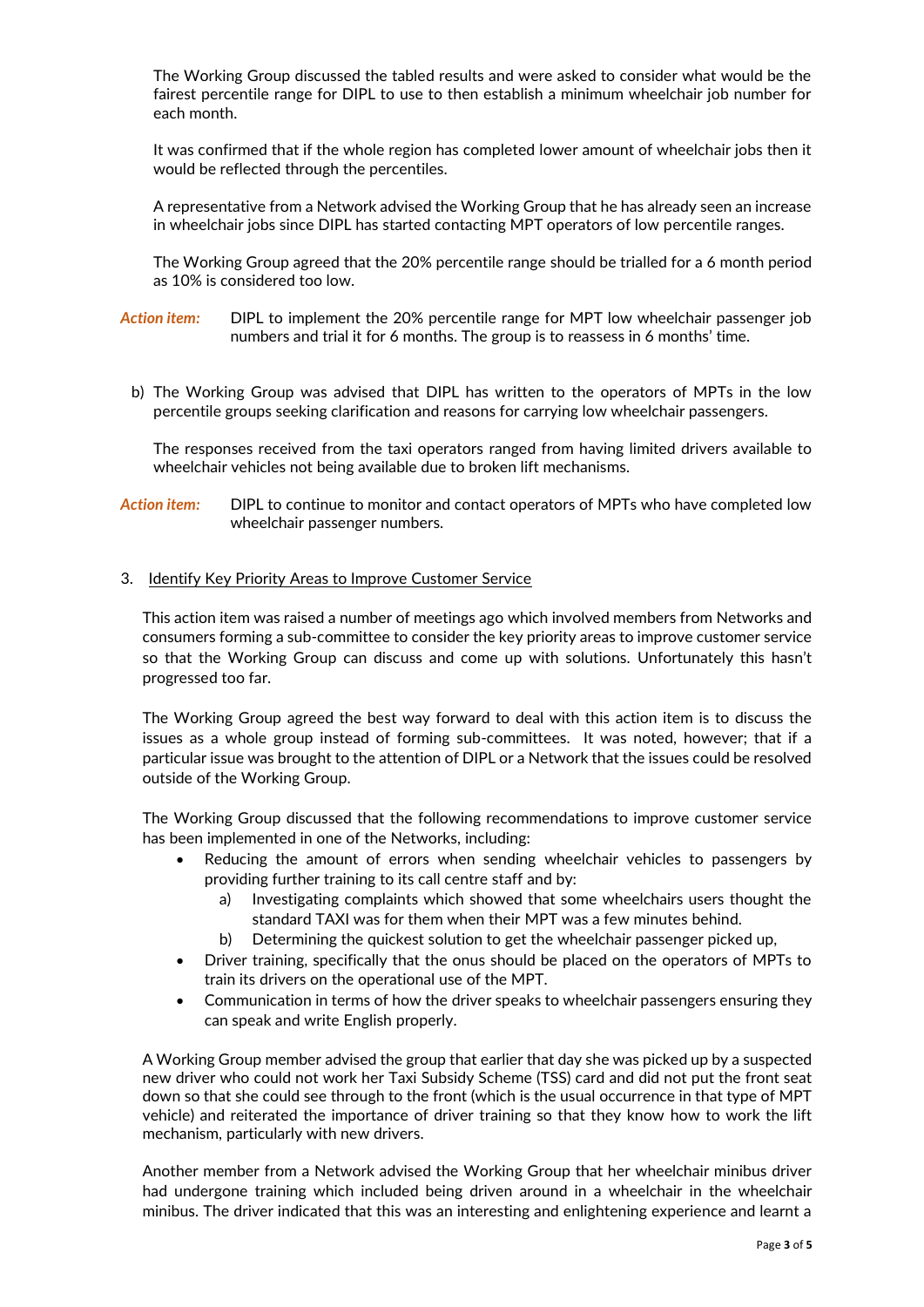lot by being a wheelchair passenger and would like to see that incorporated into the driver training regime.

*Action item:* The Working Group to discuss key areas to improve customer service at the next meeting, specifically issues with drivers not able to use the Taxi Subsidy Scheme (TSS) card and inability to work the vehicles' lift mechanisms.

#### 4. Driver Training

a) The Working Group was advised that Queensland Transport have recently published their formal Personalised Transport Required Driver Training which sets the compulsory training requirements in Queensland including that Transport drivers need to be trained in antidiscrimination awareness (including disability specific awareness).

A free online disability awareness course that was developed as part of an Australian Government initiative and covers topics including 'What is Disability', 'Legislation and Policy' and 'Disability in the Community' is provided at: <https://disabilityawareness.com.au/>

Concerns were raised on whether the legislation training on the online disability awareness course includes the Northern Territory based legislation and the Anti-Discrimination Office will review the online course and provide an update to the group at the next meeting.

Currently the Anti-Discrimination Office in the Northern Territory does not provide online training as their training is focused on challenging attitudes and values and is conducted face to face.

It was also noted that the Australian Network on Disability conducts disability training however you must be a member to access the course.

Darwin Radio Taxis (Network) has joined Australian Taxi Industry Associations (ATIA) and will be meeting with its CEO, Blair Davies, who is involved in many discussions regarding driver training. An update on this discussion will be provided to the Working Group at the next meeting.

The Queensland driver training notice is found at [https://www.tmr.qld.gov.au/business](https://www.tmr.qld.gov.au/business-industry/Taxi-and-limousine/Industry-information/Industry-regulations/Personalised-transport-industry-driver-training)[industry/Taxi-and-limousine/Industry-information/Industry-regulations/Personalised](https://www.tmr.qld.gov.au/business-industry/Taxi-and-limousine/Industry-information/Industry-regulations/Personalised-transport-industry-driver-training)[transport-industry-driver-training](https://www.tmr.qld.gov.au/business-industry/Taxi-and-limousine/Industry-information/Industry-regulations/Personalised-transport-industry-driver-training)

- *Action item:* The Anti-Discrimination Office to review the online Australian Disability Awareness Course and provide feedback to the Working Group on its relevance to the Northern Territory.
- *Action item:* Darwin Radio Taxis to provide feedback from his discussions with the Australian Taxi Industry Associations (ATIA) regarding driver training.
	- b) The Working Group was advised that feedback received from industry regarding Bailment Agreements was somewhat supportive particularly with keeping the operational use of the vehicle between the operator and drivers, however; some feedback raised concern about additional Government red tape and that it may cause drivers to leave the industry.

The group was advised that the purpose of the Bailment Agreement is to ensure that both parties are clearly aware of their requirements and obligations in terms of the operation and use of the vehicle.

DIPL has included a check box into the Bailment Agreement to ensure the drivers have been appropriately trained by the operator in using vehicle specific restraints and wheelchair lift mechanisms.